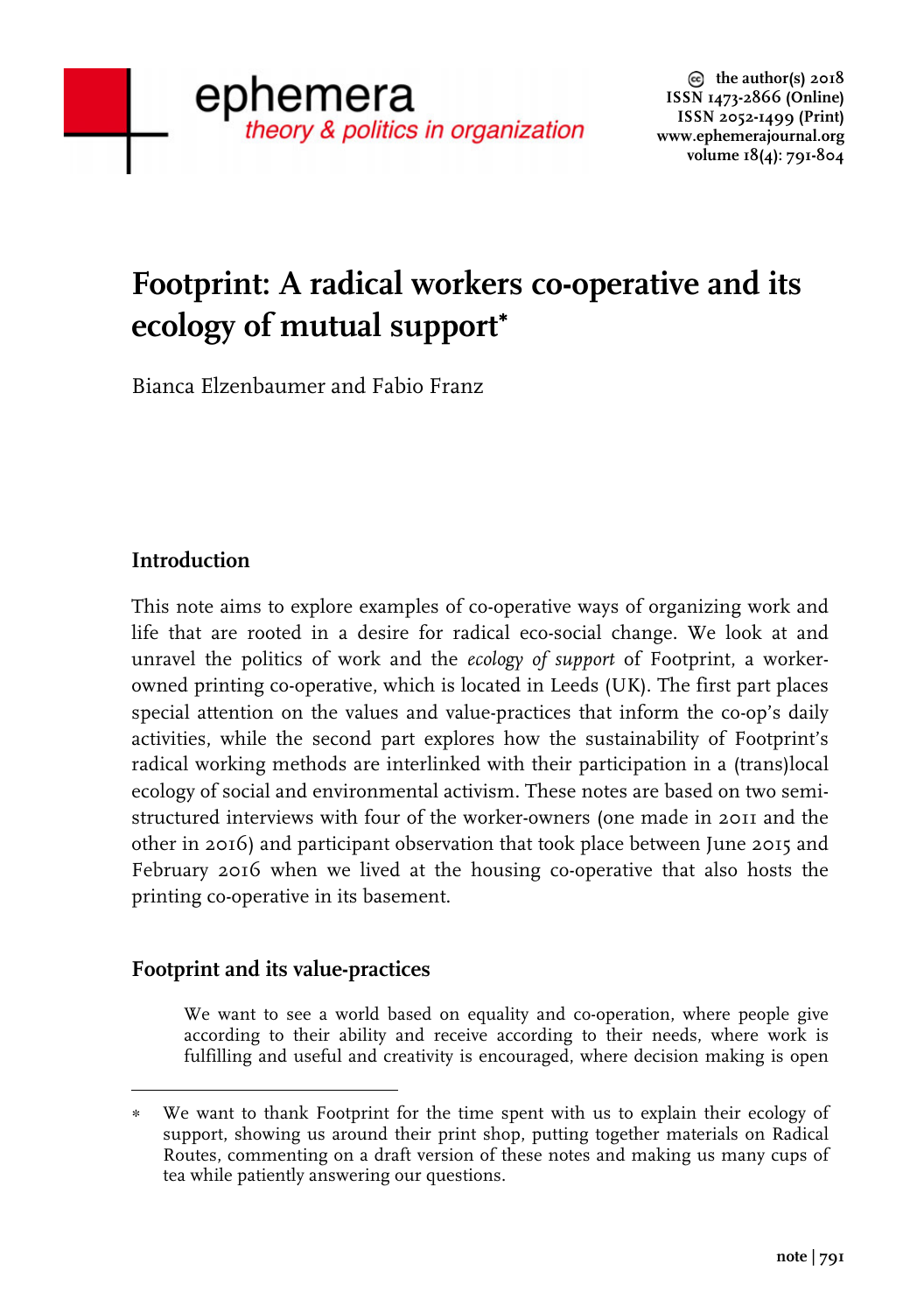to everyone with no hierarchies, where the environment is valued and respected in its own right rather than exploited. (Footprint Workers Co-operative, 2015a)

Footprint is a small ecologically-minded print shop specializing in the production of zines, posters, books, leaflets and CD wallets up to the paper size of A3. Its five worker-owners proudly state on the co-op's website that as they have no bosses they run the business as they want, 'doing interesting jobs for interesting people' and aspire to be

Straightforward, friendly, responsible and responsive, rather than aiming to deliver comprehensive, multi-platform printing solutions to clients in the voluntary and vocationally challenged sectors. (Footprint Workers Co-operative, 2015b)

The co-op was established in Leeds in 1997, a former industrial city in the north of England that today has approximately 770,000 inhabitants and a large student population. Footprint was initiated by a group of four environmental and social activists from a white, British, middle-class background. Starting up the printing co-op was a way for the founders to live independently of state benefits and to create a form of regular employment through which they could contribute in a meaningful way to the environmental and social direct-action movements with which they were involved. When considering how to get off state benefits, the founders were clear that a co-op would be their ideal form of action, but it was almost by chance that they decided on opening a print shop: at the time the group was looking for what kind of activity they could engage in, one of the founders was offered an old printing press for very little money (Footprint, 2004) and they decided to buy it despite the fact that none of the founders had any experience of working in the print industry. So, in 2000, after having learnt how to print, they began producing printed matter for activist campaigns and local community groups, thus inserting themselves in a long tradition of anarchist printers who rely on second-hand or slightly out of date machines to produce effective campaign materials (Ferguson, 2014).

Today, only two of the founding members are involved but the co-op remains structured in a level hierarchy, where all worker-owners are able to do all jobs the co-op requires to keep going and where all of the co-operators have the same say over how things are done. The principles and desires that Footprint emerged from and is committed to are still closely linked to what its founders valued (e.g. co-operation, self-organization, solidarity, the environment, direct action) and what they despised (e.g. competition, exploitation, hierarchies, oppression, environmental destruction). By acting upon this selection of principles and assembling working processes that (re)produce, reinforce, and spread what they value, Footprint have over time managed to create a set of 'value-practices', i.e.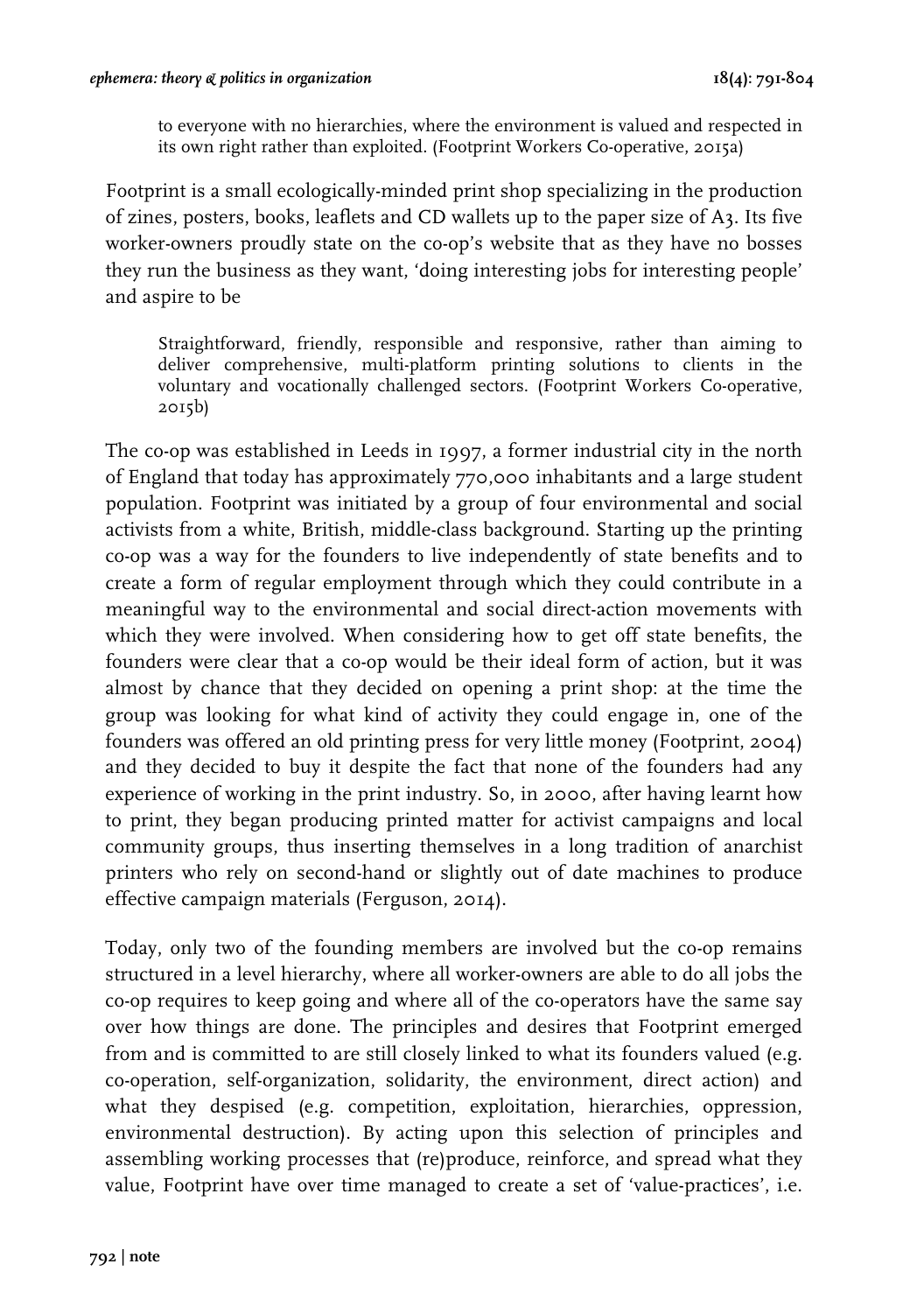'actions and processes, as well as correspondent webs of relations, that are both predicated on a given value system and in turn (re)produce it' (De Angelis, 2007: 24-31), that can be considered radical for a printing business while also enabling its members to sustain effectively their livelihoods. In the next section we introduce and discuss key elements of these value-practices.

#### *Antiwork politics: Valuing insubordination*

The way the co-op is structured is driven by the worker-owners' conviction that work should be fulfilling but should neither take over life nor activism. They thus commit themselves to only work part-time, taking up a stance that challenges work as an individual moral practice and a collective obligation. With their commitment to part-time work the co-op members want to challenge what feminist theorist Kathi Weeks describes as 'the willingness to live for and through work' as this willingness renders subjects 'supremely functional for capitalist purposes' (2011: 12).

Although everyone in the co-op works part-time, the hourly wages for all Footprint members as well as people who occasionally help out is set at  $f_0$ 8.50 an hour, regardless of expertise or experience. Moreover, for every hour they work, they also pay 50p into a common pot from which activist projects are supported, either by donating to them directly or by using the accumulated money to cover the cost of printing jobs for campaigns that find it hard to gain support from other places (such as those for the rights of gay and queer prisoners). This lowwage economy is amongst others made possible because all 'Footprinters' – as the co-op members refer to themselves – are committed to lead low consumption lifestyles with lots of DIY making infused and mixed with activist, anticonsumerist frugality. With their frugality, Footprinters do not inscribe themselves or the co-op into a movement of 'voluntary simplicity' as this seems too focused on *individual* choices of consumption and spirituality (McDonald, 2014), they are instead interested in creating the time and space for themselves and others to engage in joyful, angry or mischievous anti-capitalist activities and campaigns, both at a local and translocal level.

## *Efficiency usurped: Striving for variety*

For the members of Footprint working collectively in a co-operatively-owned business is all about making their working practices fit their values, needs and desires. As we have seen, this translates into working part-time, but also into having the flexibility to go off and throw one's time and energy fully into a campaign without losing one's job. In terms of organizing between themselves, these two aspects represent quite a challenge in terms of keeping the print shop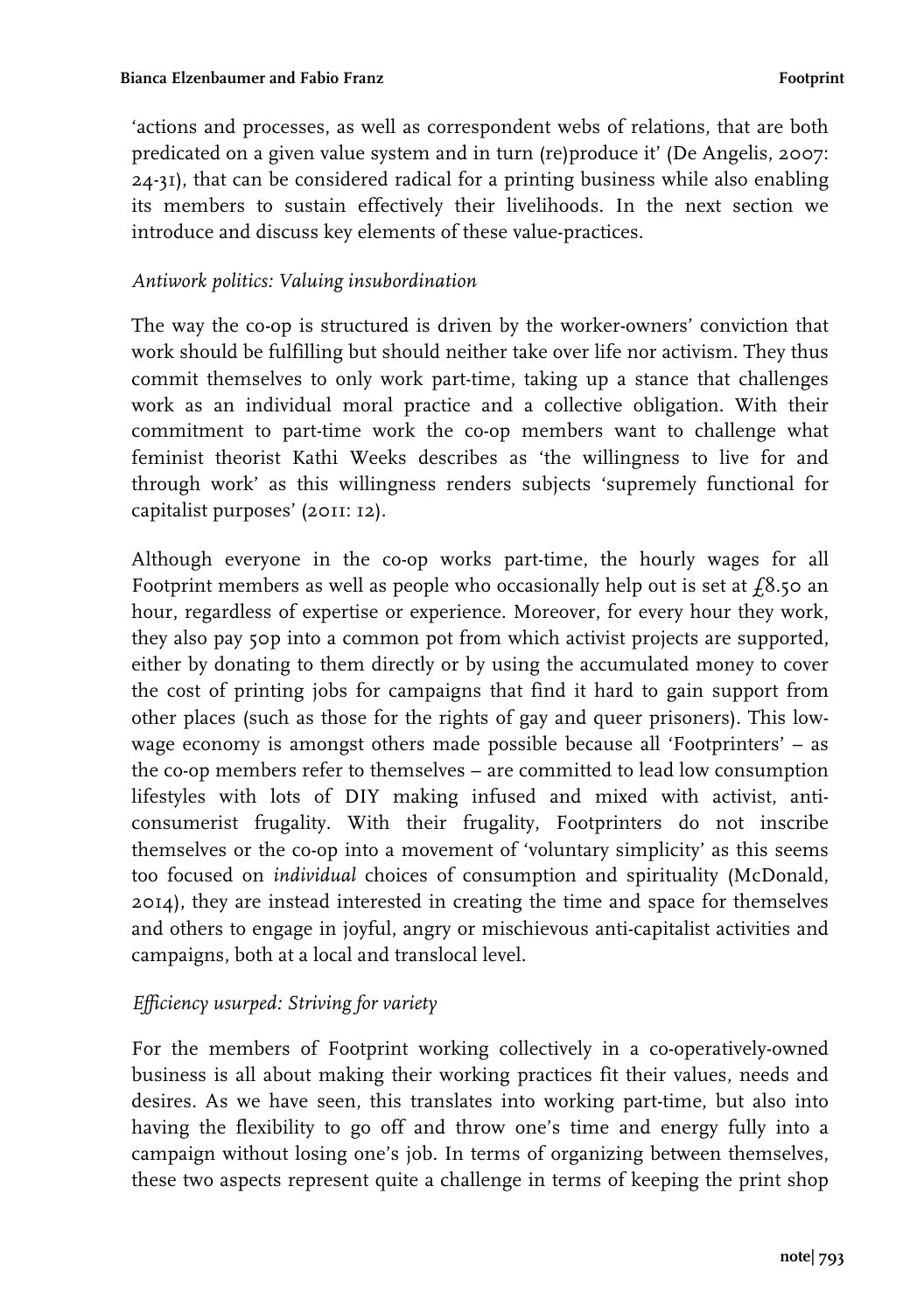running as this implies that printing jobs and machines continuously need to be handled by different constellations of people.

Being able to constantly rotate tasks means that all worker-owners need to know how to take care of each part of the business – from producing estimates for customers, to fixing parts of the machines to laying out graphic work and so forth. To deal with the complexity of tasks required, the co-operators try to keep detailed step-by-step guides for each printing job so that others can carry on where one has left the job. In addition, they rely on keeping their various skills up to date by continuously teaching each other. The time this peer-to-peer learning takes and the errors or misunderstandings that are inevitably generated, reflect the fact that efficiency in itself – as a means to streamline work processes in order to make more profit – is not something that is valued in this co-op. In fact, Footprinters vehemently state that for them being efficient is boring and that – though efficiency is on their radar as a necessity they cannot completely ignore – it is not a priority to them: the goal of the co-op is not to maximize its profits but to do a job that its members find politically worthwhile, enjoy doing and as activists they can be satisfied with. So, while it is not efficiency that makes Footprint viable as a business in the long run, it can be said that its resilience comes about through shared anti-work politics and the friendships and shared goals these create when put in practice.

#### *Environmental activism: Putting 'nature' before profit*

The disregard for efficiency also comes through in Footprint's environmental activism as trying to reduce their environmental impact often means choosing more laborious processes or costly materials over quick and cheap fixes. Substantial commitment, for instance, is given to activities such as choosing printing machines that are known for their low energy consumption, sourcing machinery second-hand and learning how to fix it, getting phone, electricity and bank contracts with ethical companies and making sure to only source paper made from 85-100% post-consumer waste from paper mills that are as close by as possible. Moreover, the co-op decided to reduce its range of services on offer by never printing on glossy papers as these are either coated with plastic or china clay – both of which heavily impact on the environment. Besides these choices around machines, materials and energy, considerable time and effort goes into reducing, recycling and re-using their waste in the most appropriate ways. Small non-printed offcuts are for instance composted just outside the print shop, while printed off-cuts are put aside for packaging and larger off-cuts are inserted into conventional recycling streams. While Footprint's activities clearly impact on the environment, this impact is never justified purely for profit or a need to outdo competitors.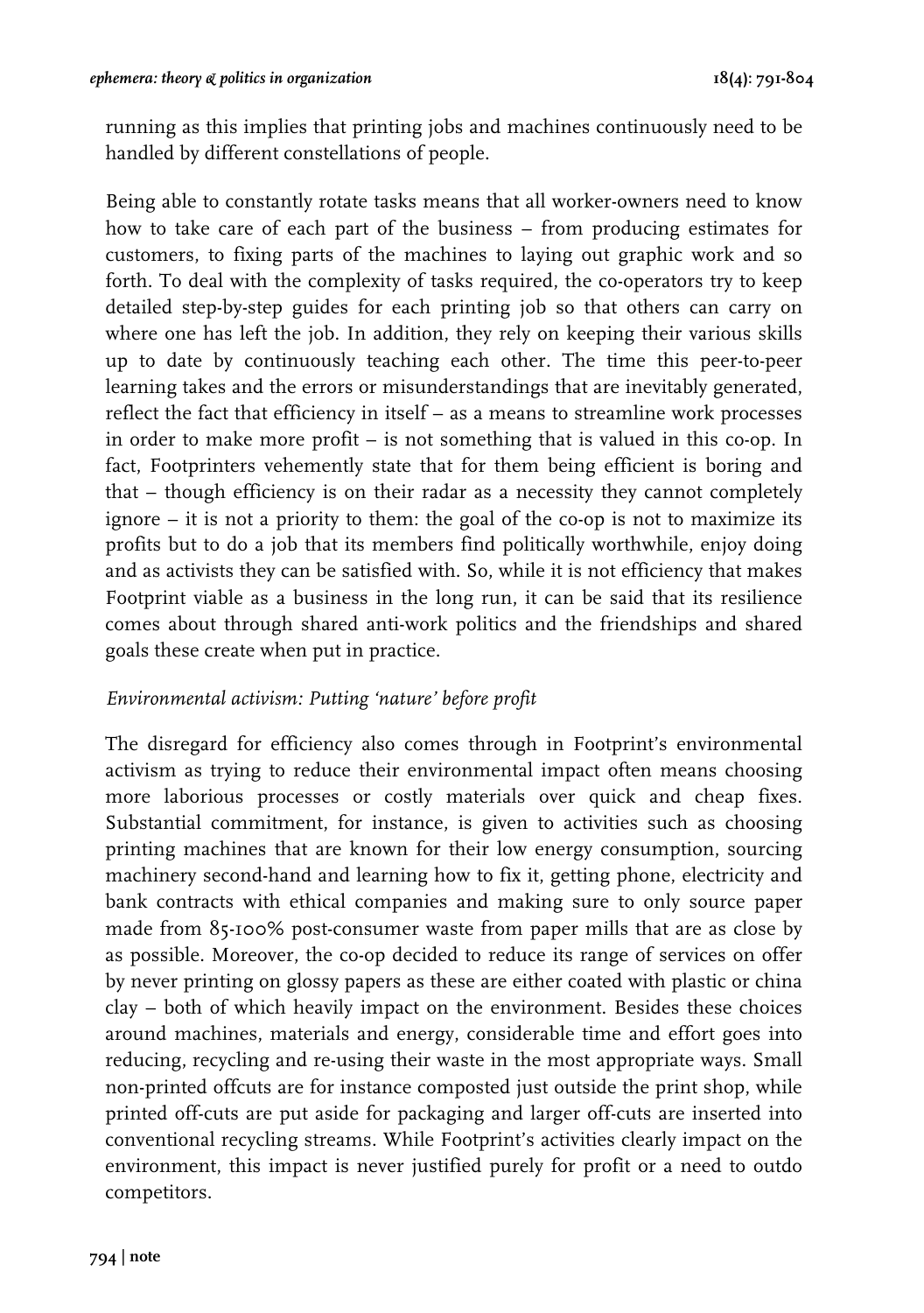Besides their ecological commitments within the co-op, its members dedicate time and resources to environmental activities outside their business. They for instance support both financially and physically tree-planting actions in Yorkshire, the county in the UK where Leeds is located. They do so knowing that planting a few trees cannot really 'offset' or counteract their carbon usage, but because they see it as part of a larger ecology that helps to reforest local areas and thus to prevent floods and erosion while also increasing bio-diversity and stabilizing old slag heaps from coal mining.

## *Economy as ecology: Challenging notions of community and belonging*

Considering the way Footprinters pay attention to social dynamics and their interrelation with ecological issues, we like to think that they are gesturing towards what feminist geographers J.K. Gibson-Graham and Ethan Miller call 'economy *as* ecology', i.e. 'a web of human ecological behaviors no longer bounded but fully integrated into a complex flow of ethical and energetic interdependencies: births, contaminations, self-organizing, mergings, extinctions, and patterns of habitat maintenance and destruction' (Gibson-Graham and Miller, 2015: 8). A flow in which values radically different from those fostered by capital are being enacted and interdependencies with morethan-human others are acknowledged. Admittedly, this enacting and acknowledging comes with all sorts of difficulties and contradictions, but nevertheless with a commitment to challenge capitalist notions of what counts as valuable and with an approach that cares also for more-than-human actors. Moreover, Footprinters foster, fine-tune and spread value-practices that enact pre-figurative eco-social politics, while being themselves transformed through these practices. In fact, the co-op is a training ground for a non-capitalist practice that takes into account ecological interdependencies and for many of the workerco-operators passing through Footprint the co-op substantially contributes to reshaping their subjectivities.

According to Footprint's own experience, enacting and experimenting with a commitment to post-humanist, anti-capitalist practice requires tenacity as almost every little change or deviance from how a printer operates 'normally' requires extra effort: from dealing with paper in the most environmentally friendly way, working with second- (third- or fourth-) hand machinery and working out ways to rotate tasks. For working through (and against) the viscosity of capitalist infrastructures and modes of doing that they encounter daily, they gain their strength from an engagement in/with local and translocal, social and environmental solidarity struggles: these help them to keep their values and politics embedded in what they do, acting as a constant appeal for making their activities contribute to eco-social change even if at times this feels like walking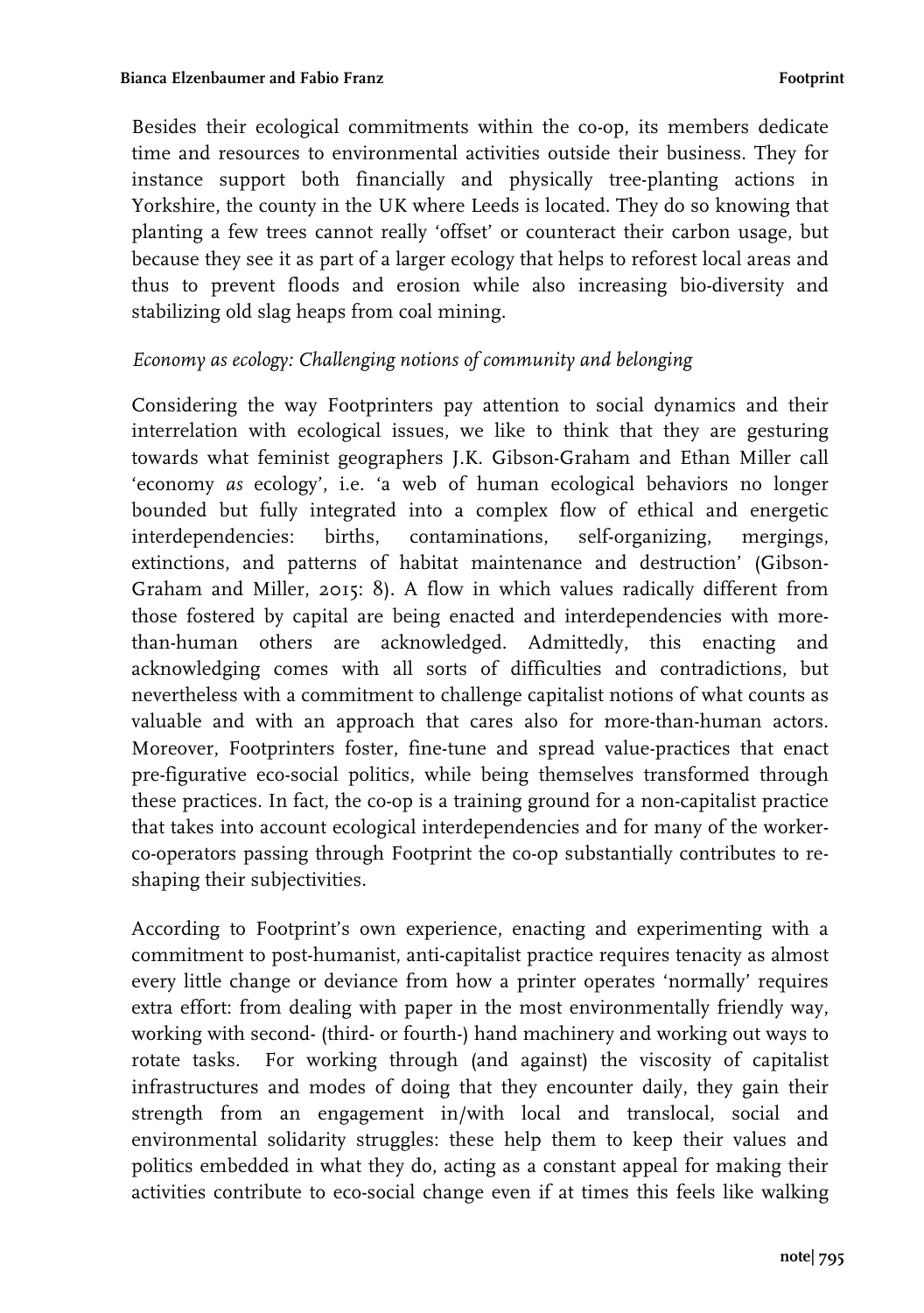through a swamp. As it seems clear that no one is able to walk through a swamp without allies and without places of firm land, in the next section of these notes we will unravel some of the elements of Footprint's ecology of support.

# **Footprint and its ecology of support**

Equity cannot exist in a vacuum.

(Janelle Orsi, co-founder of the Sustainable Economies Law Centre<sup>1</sup>)

We want to take control over all aspects of our lives. However, as we are not all in a position of control we are forced to compromise in order to exist. We are working towards taking control over our housing, education and work through setting up housing and worker co-ops, and co-operating as a network. Through gaining collective control over these areas we aim to reduce reliance on exploitative structures and build secure bases from which to challenge the system and encourage others to do so.

(Radical Routes, 2013)

Footprint's existence as a radical co-op from its beginnings to today would not have been possible without it being embedded in an ecology of mutual support – materially, socially and intellectually – and without the benefits of the welfare state which previous generations have arduously fought for. So here we want to introduce the key actors Footprinters have identified when mapping the ecology of which they are a part. In choosing to speak of an 'ecology of support' rather than of a network of support, we refer to the work of feminist philosopher María Puig de la Bellacasa, who has for us convincingly argued that ecology refers to a form of relating intent on holding things together resiliently rather than intent on continuous expansion, while also invoking cyclicality as well as life and death (2016). This notion of ecology is close to how Footprinters consider the functioning of their co-operative business. Moreover, when speaking of Footprint's ecology of support, we also think of the 'ecology of practices' (Stengers, 2005) they contribute to and which, in the words of feminist philosopher of science Isabelle Stengers, brings up the question of belonging: what practices, modes of doing and thinking do I/we belong to? Together with this question, thinking of Footprint as an active part of an ecology of practices also speaks of an 'experimental togetherness amongst practices' where practitioners (or in this case, radical co-operators) learn together what works and

 1 This quote comes from a talk Orsi gave at the conference Platform Cooperativism: The internet, ownership, democracy at The New School in New York on 13-14 November 2015.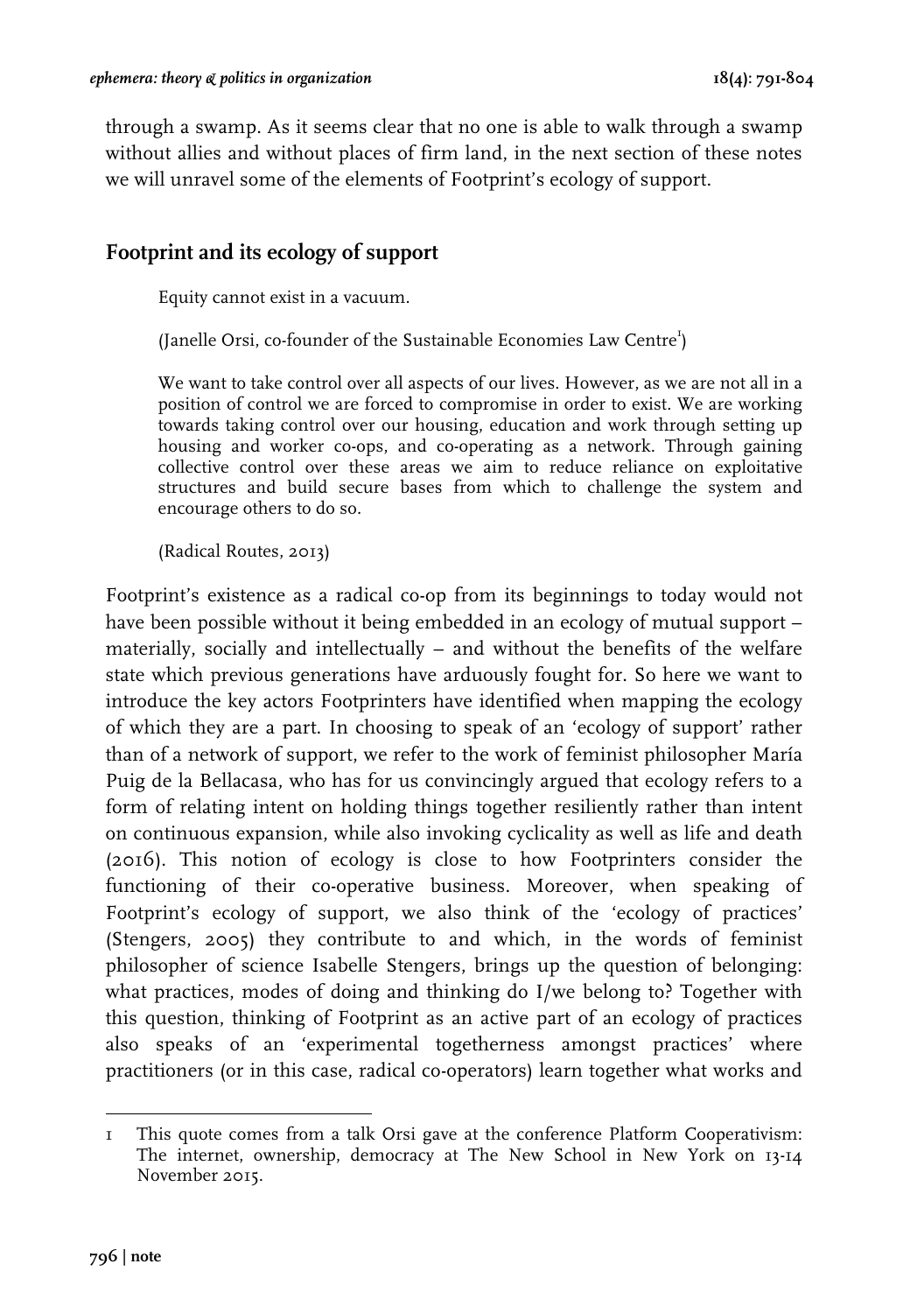what does not. Through this mutual learning together, they create a 'milieu' that enables them to challenge and experiment with change, while unfolding their own force (2005: 195). What is more, they direct the force they unfold also towards sustaining – both materially as well as socially – other people who want to set up radical co-operative businesses or housing co-ops, thus creating relations of mutual support. So, over the next few pages, we will explore what kind of actors are coming together and how in this way Footprinters create a milieu in which non- and anti-capitalist values can be sustainably experimented with.

## *Cornerstone Housing Co-op: Rent-free premises*

 

The print shop is located rent-free in two rooms in the basement of Cornerstone Housing Co-operative in Leeds – the co-op where two of its current members live. Cornerstone, just as Footprint, is committed to eco-social change and most of its members are dedicated to environmental and queer activism. Since its beginnings, Footprint has been located in the basement of this housing co-op, also because its founding members lived there at the time and saw the chance to transform the basement into a space that sustains production inscribed in radical politics. The access to this space at no cost is, and always has been, a key factor in keeping down the running costs of the business. And so Footprint and Cornerstone are closely entangled not just through the overlapping of cooperators and the anti-capitalist values that bind them together: Footprint's office is also Cornerstone's office space where physical and digital files are stored; Footprinters contribute to the housing co-op's work-weekends during which improvements to the house are made; they also make use of the housing co-op's kitchen and at times transform common areas such as the living room and the corridors into storage and production spaces, especially when their two basement rooms are too small for current jobs. The possibility of this supportive connection was set out at the beginning of the 1990s, when a group of environmental activists established the housing co-op by buying a large Victorian building from people who were sympathetic to their values and actions.<sup>2</sup> The mortgage for the house has since been paid off, which means that Cornerstone as a co-op does not have financial pressure from outside and can decide how best to distribute the material wealth it has accumulated and keeps accumulating through the monthly rent its members pay. $3$ 

<sup>2</sup> Narratives within Cornerstone say that in the 1980s the radical feminist magazine Spare Rib was produced in the house that now hosts the co-op.

<sup>3</sup> The monthly rent at Cornerstone is calculated according to  $1/3$  of one's income, with a minimum of  $f_5$  a week. This means that there is a wide range of rents coming in.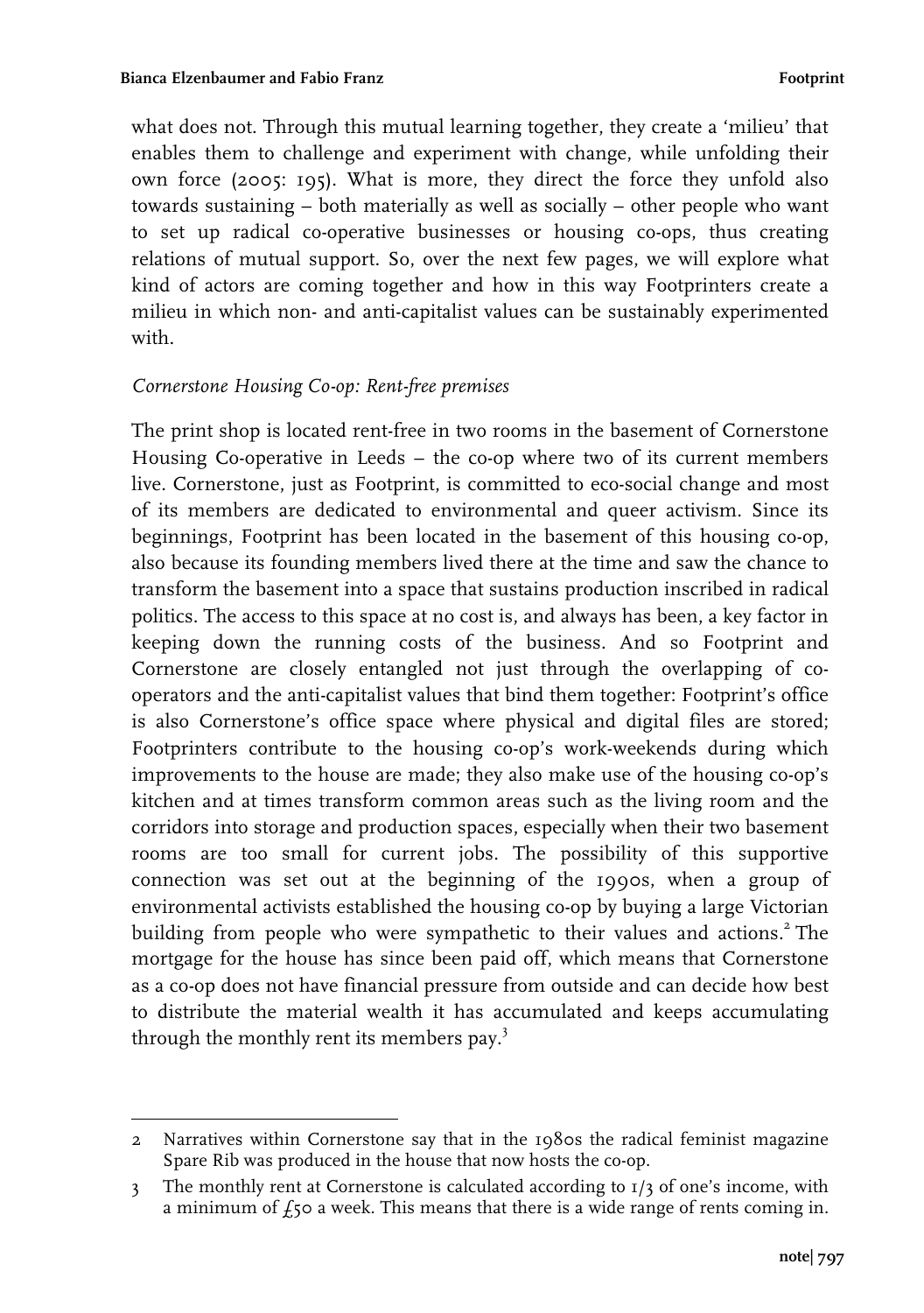#### *Radical Routes: National mutual aid federation*

Footprint and its hosting co-op are both part of the wider UK-based mutual aid federation Radical Routes, which currently brings together 26 housing co-ops (with 186 individual members), three workers co-ops (with 13 individual members) and three social centres (with 49 core members active in running the centres). This federation has grown from a small group of independent cooperatives established in 1986 who wanted to create a structure that would enable them to pursue their collective aims in a more effective way and that would allow them to raise funds for its member co-ops to become viable in the long-run. The initial ecology of co-ops – which had many more workers co-ops than it has now – was made up of hard-line co-operators and social change activists who shared the common goal of taking control over the means of production and removing landlords, bosses and managers in their and other people's lives. This shared stance means that within the federation a legacy has been built up of housing co-ops hosting worker co-ops rent-free in order to make them viable without the need to seek maximum profit (for more details on Radical Routes see also Gradin, 2014).

For Footprint being part of Radical Routes means belonging to an ecology of activist practices that encourages as well as enables them to stick to their radical value-practices: they can rely on the federation's support in economically difficult times, they can get advice on legal and technical issues, can discuss difficult issues around modes of non-hierarchical organizing with like-minded cooperators, and are encouraged to continuously problematize their value-practices, for instance through discussions and workshops at the four yearly Radical Routes gatherings. Moreover, the federation gives work to Footprint as they carry out the majority of Radical Routes' printing jobs – ranging from training booklets to flyers. In turn, each member of Footprint (just as any co-operator as part of a Radical Routes co-op) needs to commit him-herself to 15 hours per week to activities that foster radical eco-social change – whether at work or outside of it.4 Moreover, the co-op makes a quarterly service payment of  $f$ <sub>20</sub> to Radical Routes to ensure the costs of keeping the federation going are covered.<sup>5</sup>

<u> 2002 - Andrea San Andrew Maria (h. 1888).</u><br>1903 - Johann British, fransk politik amerikansk politik (h. 1889).

The decision of setting rent at  $I/3$  of one's income is a way to experiment with wealth distribution amongst the member-owners and beyond.

<sup>4</sup> The 15-hour rule is a constant point of discussion within Radical Routes as in its current formulation it is not clearly stated if what you do at work counts towards these hours and what constitutes activities that contribute to radical social change.

 <sup>5</sup> The service payment rates vary between the different members of Radical Routes and are about ten times higher for established housing co-ops than for workers co-ops as they have a much larger monetary surplus each year.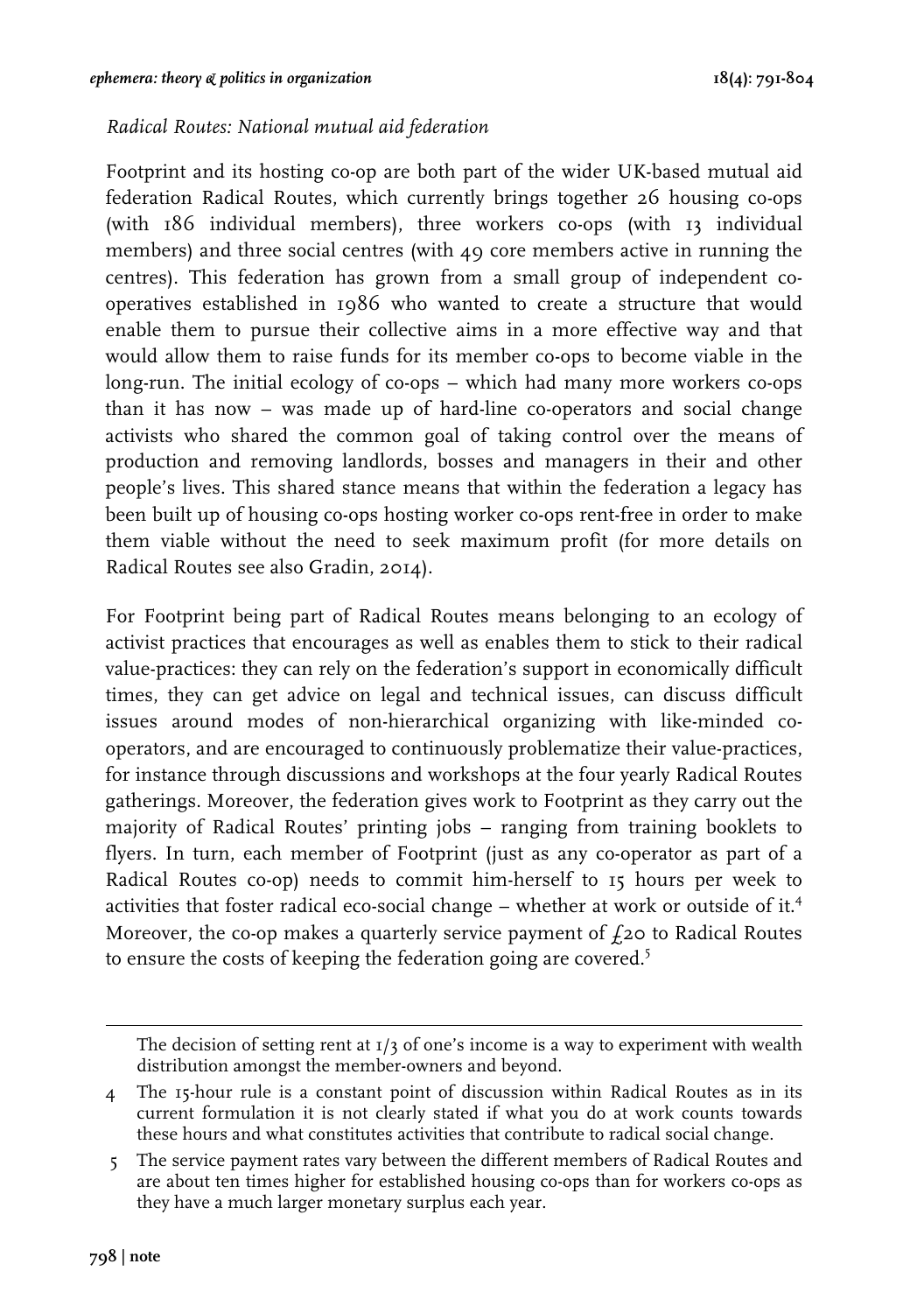Like in any ecology of practices, belonging does not come without conflicts and tensions. At Footprint, for instance it is acknowledged that being part of Radical Routes is an important part of keeping radical politics embedded in the co-op, but this does not automatically mean that contributing to the federation is something that all co-op members enjoy or take up eagerly. This might be because contributing entails extra meetings, during which the tactics and politics of often very tricky organizational issues need to be agreed upon. Getting a grasp of the complexity of these issues takes considerable amounts of engagement throughout the year, as, since 1988, the federation holds four weekend gatherings per year, to which each member co-op needs to send at least one delegate that can contribute to the consensus decision-making process. So the time commitment is no small deal for Footprint.

However, those who do engage thrive through Radical Routes: the gatherings become not only a place of collective strategizing, decision making and supporting new radical co-ops, but also a space to get a sense of personal fulfillment by sharing one's expertise, plotting future activities and spending time with other activists who you have become friends with – thereby getting a real sense that the ecology that they are all part of is making a difference and supports the experimentation of non- and anti-capitalist value-practices.

#### *Customers: Activists, artists, musicians, community groups*

In terms of the people who keep Footprint going by assigning them print jobs, the co-op started out by relying on activist campaigners, community organizers and radical co-operators. Since then, the range of customers has expanded to include artists, zine producers and bands – mainly reflecting the interests and social networks of the various co-op members that have passed through Footprint (but also Cornerstone Housing Co-op) over the years, many of which were musicians, graphic designers, artists or people active in permaculture. And so, while co-op members might have changed over time, many of the customers that they brought into Footprint's ecology have stayed as they appreciate the balance between print quality, price and work politics.

While for Footprint the aesthetics of their printed products did not play a major role at the beginning, this has changed over time. The advent of online communication made many printed newsletters for activists and citizen groups superfluous and people who want to see their materials in print today do so because they value the aesthetic qualities and physicality of a well-printed artefact. This shift in values and needs led Footprint to put substantial amounts of (mostly unpaid) work into attending zine fairs around the UK and organizing the annual Leeds Zine Fest, where mostly DIY zine producers come together.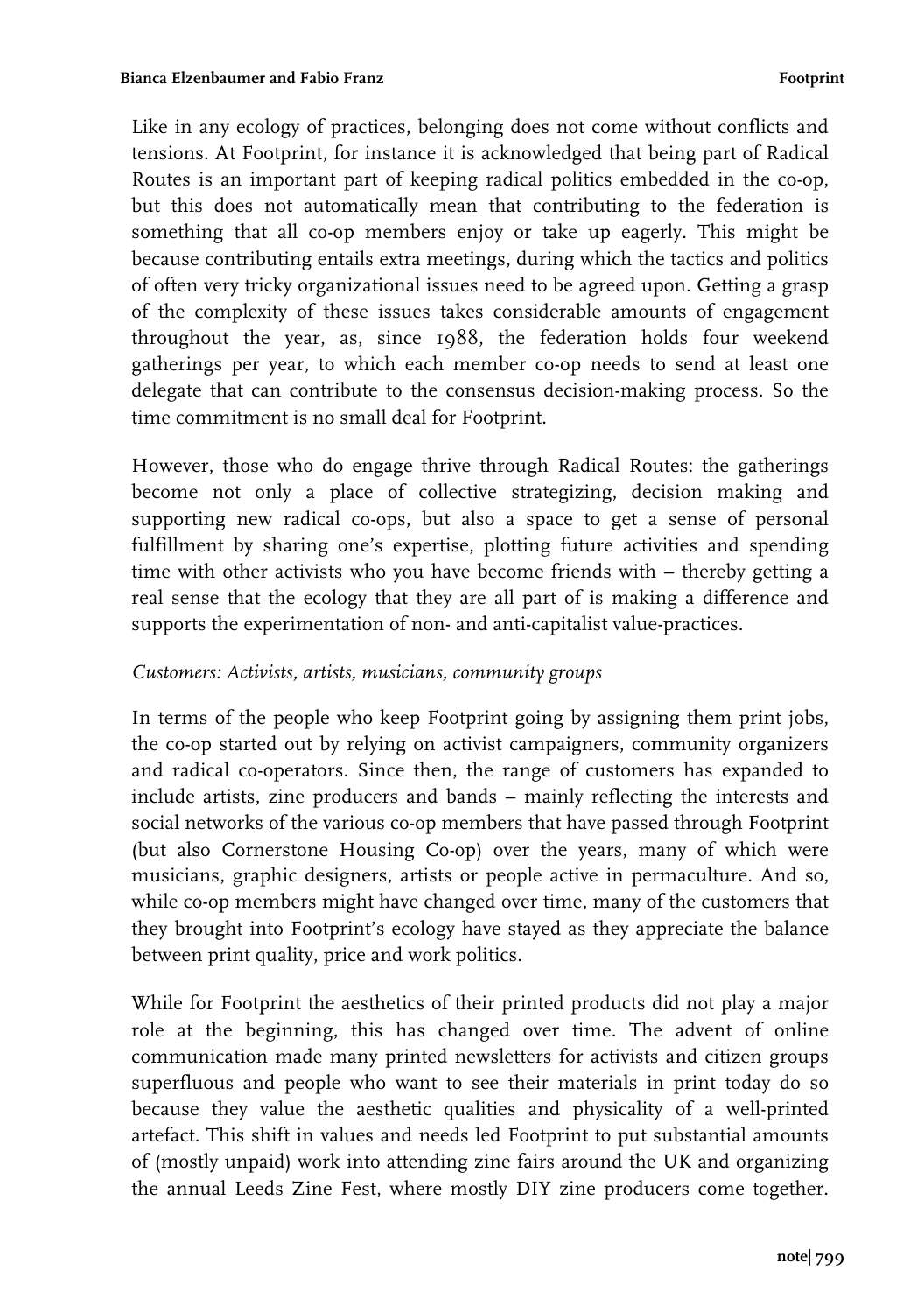During these events they showcase and sell materials they have printed, but also bring along their Risograph printer to produce 'a zine in a day' with people attending the fairs. Through the participation in and activation of such events they spread the word about the services they offer and the politics that inform their co-op. In doing so – just as with some of the work with Radical Routes – they rely on contributing to and connecting with the milieu they have affinities with, which allows them to keep printing things they can support rather than needing to rely on random customers and content to keep their business going.

#### *Co-operatives UK: The national co-operative network*

Footprint is also a member of Co-operatives UK, a secondary co-operative bringing together thousands of co-ops across the country. Through this connection it gets business mentoring and expertise related to co-operatives more generally, not necessarily with a focus on radical eco-social change, but still with co-operative values at their core. For a couple of years, one of Footprint's founders also worked for the Co-operative movement as a consultant for other coops and channelled that income – which on an hourly basis was paid much more than the work at Footprint – back into her own co-operative.

The connection with Co-operatives UK seems to function well for Footprint despite the often divergent politics. On the one hand because Co-ops UK mostly brings together people who are genuinely interested in co-operative values and principles, as in the UK there are no direct governmental incentives such as tax benefits for actually running a business as a co-op (as might be the case in other countries). On the other hand, Footprinters value the fact that within the Co-ops UK network they can be a voice that contributes with more radical ideas and approaches, for example making sure issues such as wealth distribution and workers' self-management are also discussed from a perspective that more substantially challenges established practices of value production and distribution.

#### *Welfare state: Covering the basics*

Since its beginnings, Footprint has also been enabled through benefits paid through the British welfare state: in the early days, the printing training that allowed the co-operators to actually start the print shop had for example been made possible through unemployment benefits and even today several of the worker-owners still rely on housing benefit in order to divide their lives between part-time work and part-time activism. Though members of Footprint might at times feel a tinge of guilt about their reliance on the benefit system, they are well aware that the benefits they rely on are the result of generations of labour activism and that through many of their activities within and outside work they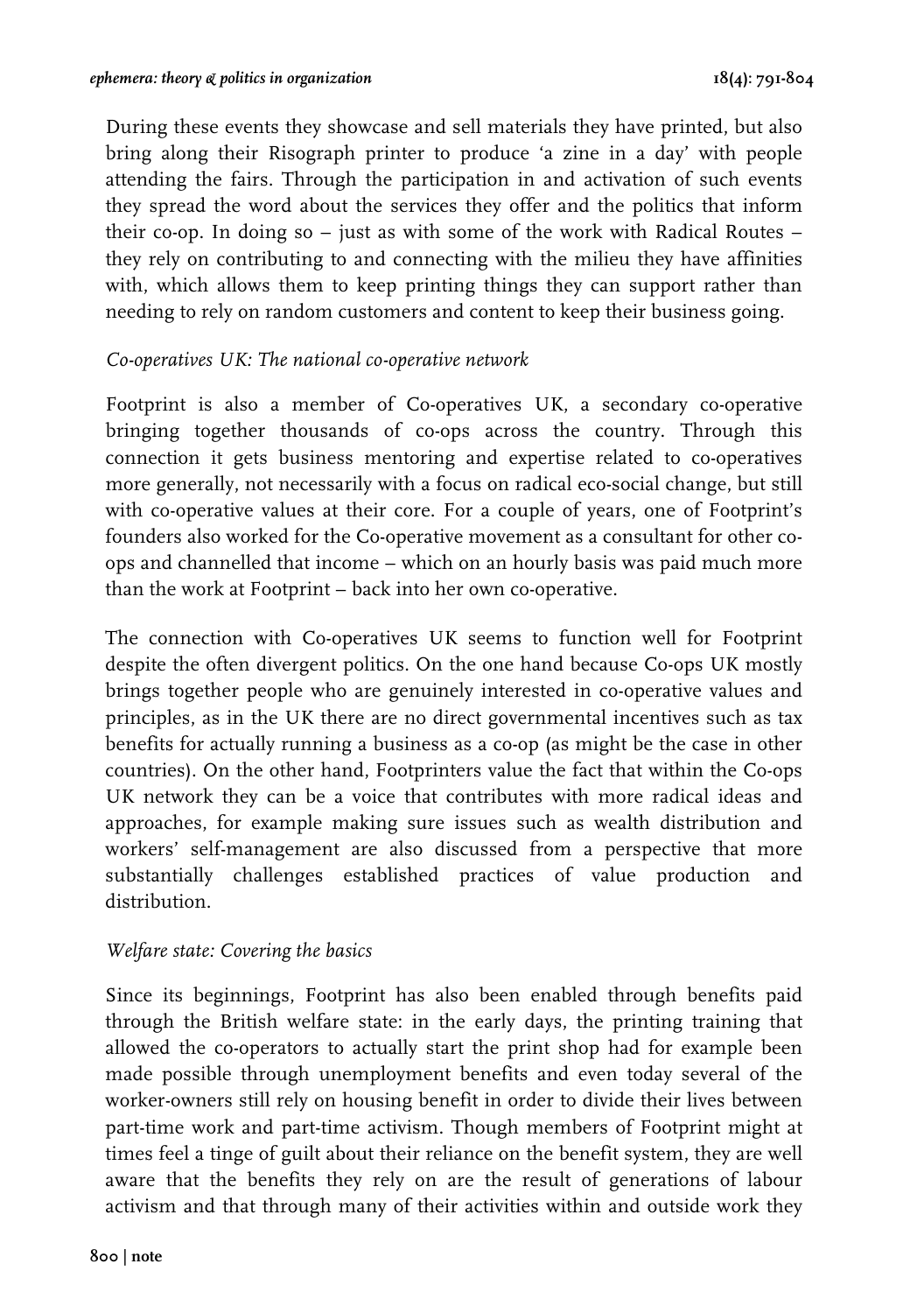contribute to defending the various levels of social protection the British welfare state still allows.

## *Social and ecological support: No-one is an island*

To keep going as a co-op, each member of Footprint also relies on his or her social bonds and conditions: some are living in other Leeds-based housing co-ops or in places owned by their partners, while all of them rely on their families and friends when things get difficult. Moreover, at present, none of them need to provide care for children or elderly people. Though these kinds of enabling conditions which play out at a personal level might often go unacknowledged within Footprint, they are a substantial part of what enables each member of Footprint to remain a worker-owner despite the low salary they pay themselves. The importance of these bonds and conditions in enabling the co-op might also reflect that it is not by chance that all members of Footprint are white British and at least half of its current members are from a middle-class background – a background whose privileged conditions they now actively work against.

Besides the personal social conditions contributing to Footprint's ecology, we think it is also important to consider that all of it is embedded in a non-human ecology that in the north of England still holds together well enough to not pressingly intrude on a daily basis so it can still be considered as a background for human action (Serres, 1995; Stengers, 2012). However, as environmental activists, Footprinters are well aware that their activities 'rest upon and utilize an earthly base' (Gibson-Graham and Miller, 2015: 7) that is neither infinite nor infinitely resilient. And maybe, so we like to think, the compost heap, the plum tree and the wild garden in front of their print shop's door acts as a daily reminder of this vital, yet easily taken for granted connection.

## *DIY skills: Making do as a material and aesthetic strategy*

A key element in Footprint's ecology are also the skills of the people involved, be they acquired professionally, passed on by people in their ecology of support or self-taught through DIY making and fixing. When the co-operators started out with the clunky litho printing press they for instance relied on a print engineer to pass by to help them with the intricacies and errors of the machine about once a week – something they could never have afforded to pay for. The same goes with several of their current machines for cutting, printing, folding and stapling: without the fixing skills of the worker-owners themselves and the people in their network the maintenance costs would be overwhelming.

The heavy reliance on DIY skills also reflects itself in the aesthetics of Footprint as a print shop, which in turn pretty much reflects the politics of the ecology they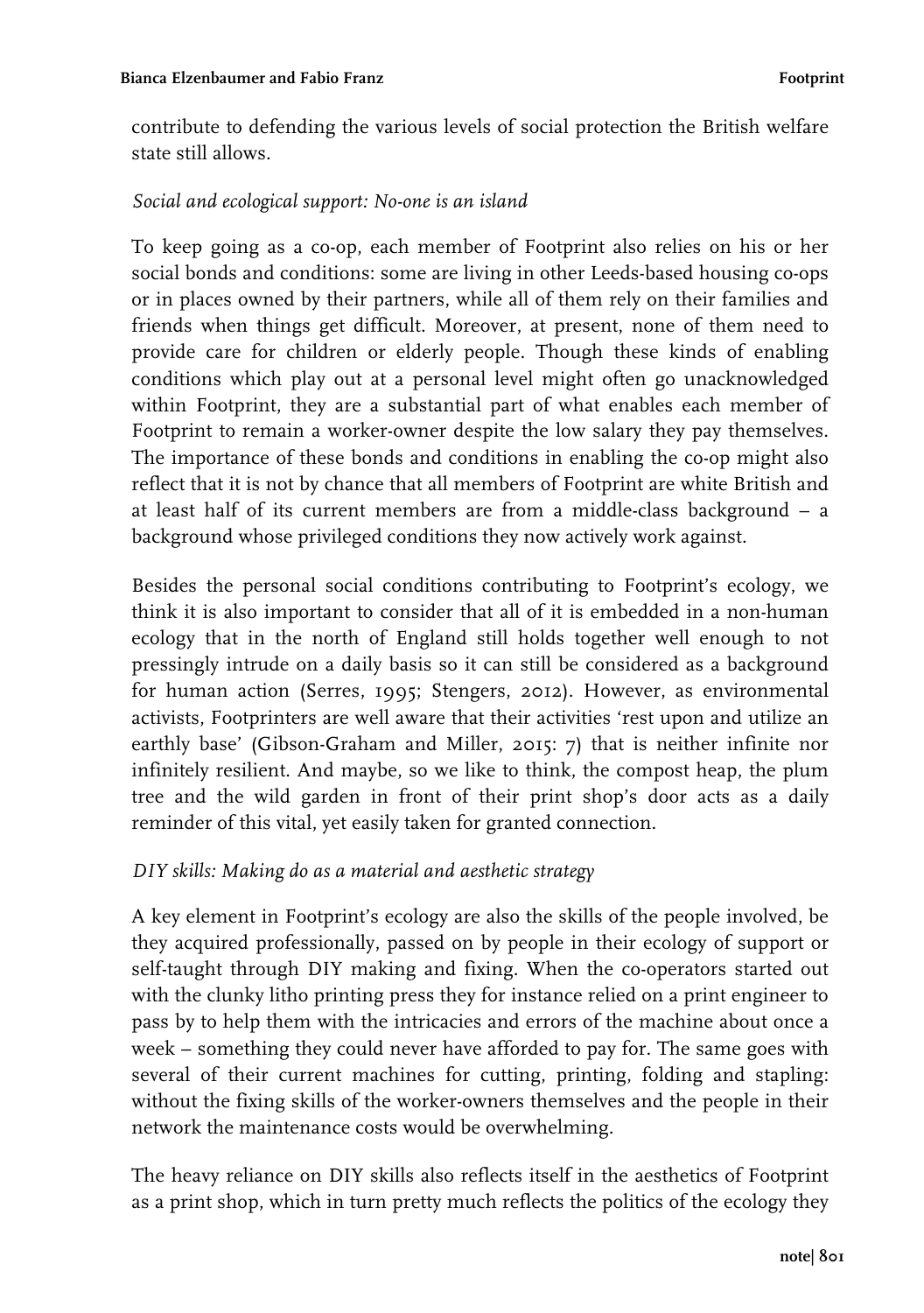contribute to. The print shop itself resembles for example more a squatted space or a scene from one of Ursula K. Le Guin's sci-fi novels such as *Always coming home* (1986) rather than a high-street copy shop or a hip artist-run print initiative. There is lots of salvaged furniture, recycled computers and other machinery, selfbuilt shelves cramped into a rather tiny workspace and walls covered with political posters, stickers and art works. Also their website reflects this DIY aesthetics and opens with an illustration of five people in hoodies pushing a printer as if it was a battering ram that is firing off sheets of printed paper in the direction of riot police. In fact, rooted in an anarchist DIY subculture, when Footprint design something they seldom use aesthetic tricks to smooth things over or to make them look slick but rather to underline the radical politics they inscribe their work (and ethos) into. Thus, observing Footprint from the outside, its reliance on DIY skills, expertise held by their allies and the particular aesthetic that tends to come with them, are all important factors to keep the costs low and the business running, but also functions perhaps as a kind of marker that invites some people in more than others.

# **Concluding thoughts**

Having traced some of the key elements of Footprint's activities and the ecology it belongs to and cares for, we hope that – despite the simplifications we have had to operate in – we have captured a sense of the mutual support necessary in order to make *work and the worlds work creates* a thoroughly political question not only in theory but also in practice. With Footprint it becomes clear that experimentation that challenges conventional notions of the economy and that problematizes in practice the need to work, where to work, with whom to work, what to produce through work and how long to work (Weeks, 2011: 35) needs to be strongly embedded into an ecology of anti- and non-capitalist practices active in the multiple spheres capital tries to dictate: production and reproduction, ecological and social relations, mental conceptions of the world and technologies, institutional forms and organizational arrangements (Harvey, 2008: 123). It is this embeddedness in multiple spheres that allows for holding Footprint's world together resiliently, without an idea of continuous expansion in terms of business turnover but rather a caring for the relations between the different spheres as suggested by Puig de la Bellacasa's reading of ecology. By being embedded in an ecology of ethical non-capitalist practices across multiple spheres, a virtuous circle is created that fosters resistant and inventive subjectivities that together explore what it means to work, to provide for one's livelihood, while also acknowledging a being-in-common across distant geographies and multiple species. This ecology, which at least in part protects those who belong to it from the pressures of the capitalist economy, is then at its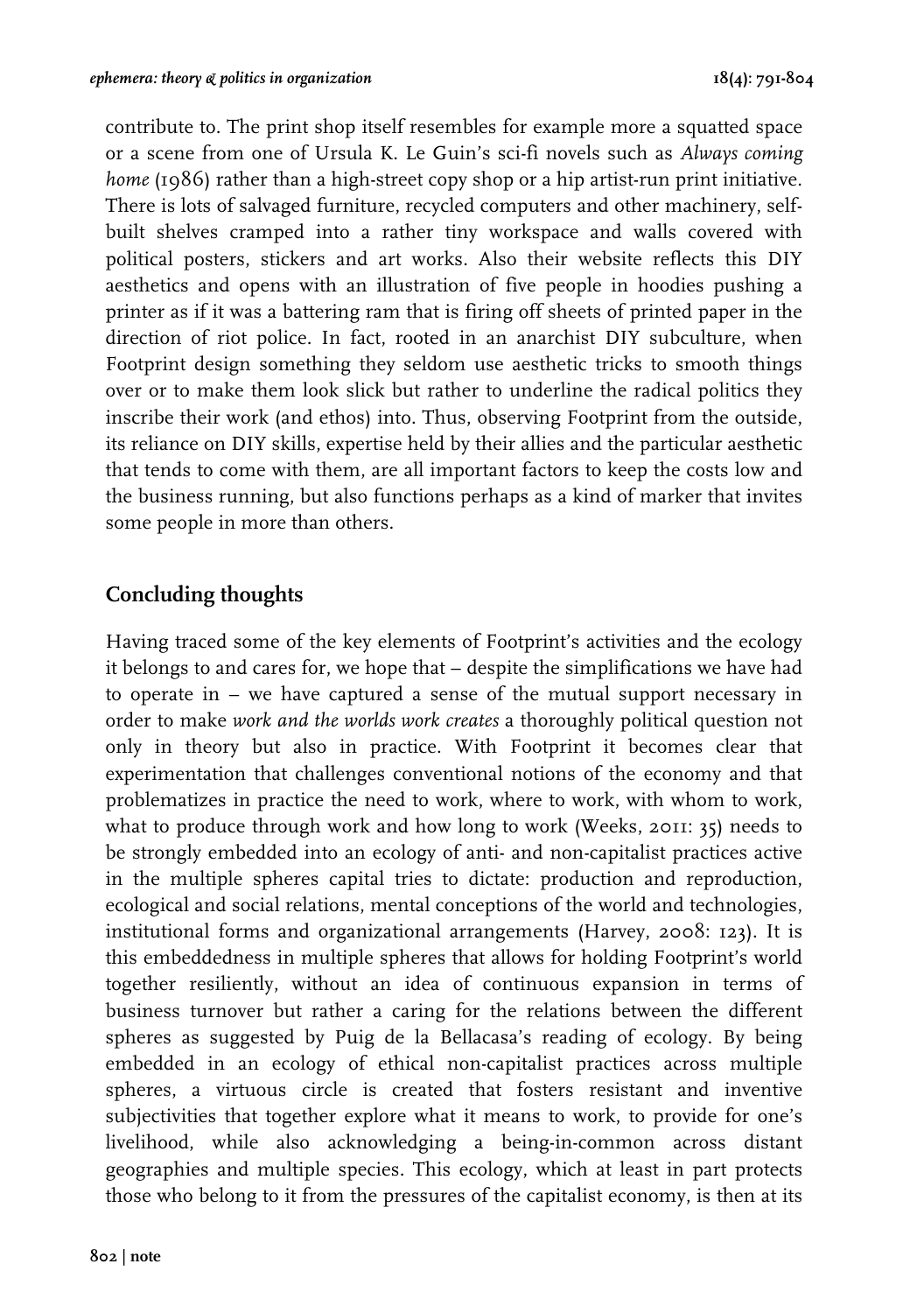best, when it seeds and supports more radical co-operative activities beyond itself, effectively creating a self-reinforcing ecology of practices that theorists Nick Dyer-Witheford describes as a 'circulation of the common' (2006). This is a circulation in which knowledges, material goods and social relations that have been produced and assembled by people taking the matters of work and life into their collective hands are being passed on in order to proliferate sites of non- and anticapitalist experimentation.

Given the difficulty of starting such an ethical circulation, two aspects seem key for the ecologies of support such as the one lived (and worked) by Footprint: one is the necessity to pass on institutional memory in order not to fall into learnt capitalist value-practices, to protect material commons from re-privatization and to continuously problematize what genealogy of radical practices of production and reproduction one is and wants to be part of. The other necessity is one of continued support for people – near and far – who want to engage in similar value-practices, because starting out can be daunting when the place you live in seems to not even have a glimpse of a supportive ecology in sight. In such a situation, the support offered by an already existing anti-capitalist ecology of practices can constitute a real lifeline.

# **references**

- De Angelis, M. (2007) *The beginning of history: Value struggles and global capital*. London: Pluto Press.
- Dyer-Witheford, N. (2006) 'The circulation of the common', presented at the Immaterial Labour, Multitudes and New Social Subjects: Class Recomposition in Cognitive Capitalism, Cambridge, UK, 29-30 April.
- Ferguson, K.E. (2014) 'Anarchist printers and presses: Material circuits of politics', *Political Theory*, 4: 391–414.
- Footprint Workers Co-operative (2004) 'Footprint film'. [https://myspace.com/footprintworkerscoop/videos]
- Footprint Workers Co-operative (2015a) [https://www.footprinters.co.uk/co-opsare-great.html]
- Footprint Workers Co-operative (2015b) [https://www.footprinters.co.uk/13 items/items/12-home.html]
- Gibson-Graham, J.K., E. Miller (2015) 'Economy as ecological livelihood', in K. Gibson, D. Bird Rose and R. Fincher (eds.) *Manifesto for living in the anthropocene*. New York: Punctum Books.